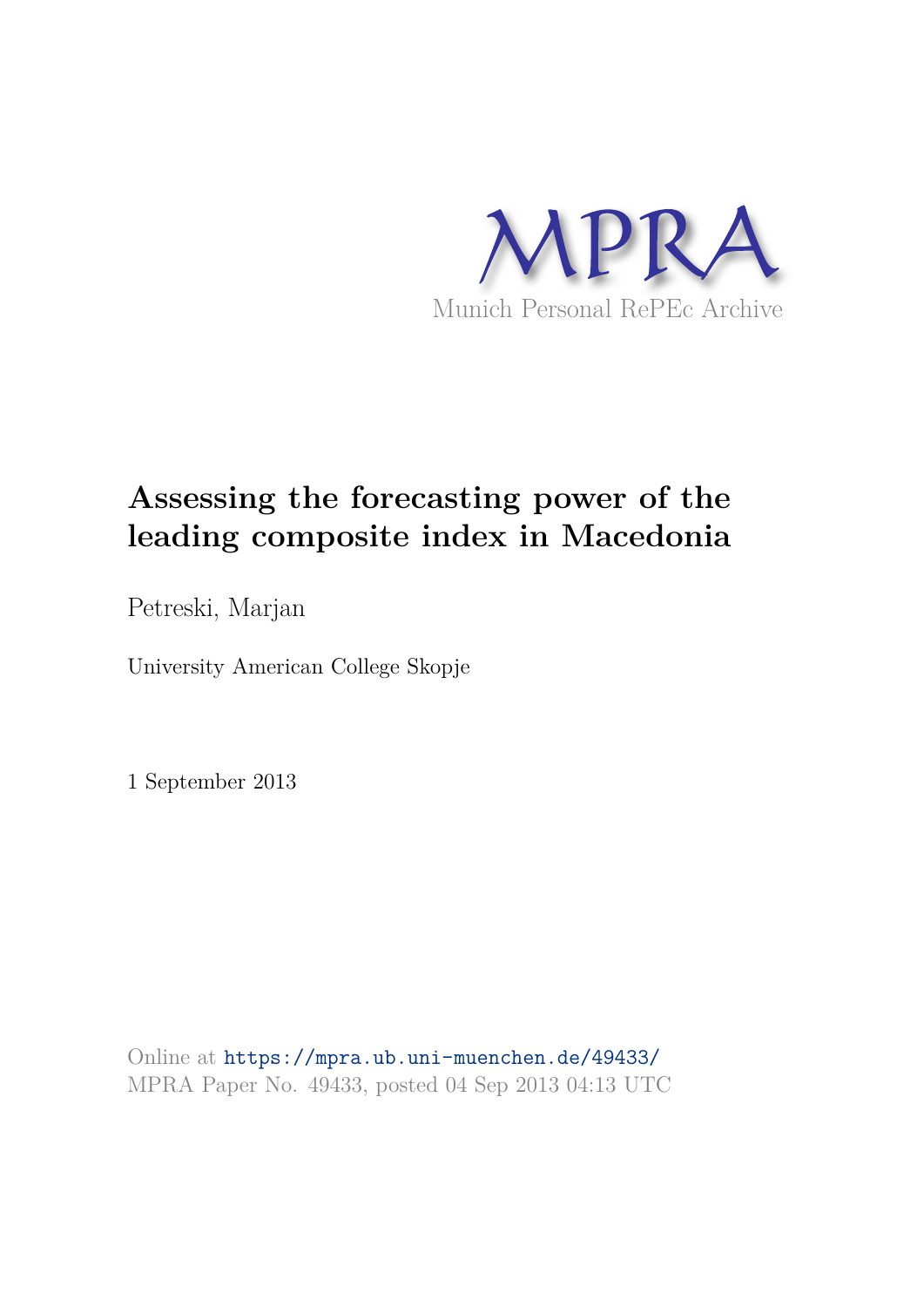# **Assessing the forecasting power of the leading composite index in Macedonia<sup>1</sup>**

**Marjan Petreski**  Assistant professor and research fellow School of Business Economics and Management University American College Skopje III Makedonska brigade bb, Skopje, Macedonia [marjan.petreski@uacs.edu.mk](mailto:marjan.petreski@uacs.edu.mk)

# **Abstract**

The objective of the paper is to evaluate the forecasting power of the leading composite index of Macedonia. The leading index is a weighted index of indicators which are considered to lead the economic cycle. The main dynamic model in which, first, GDP is represented as autoregressive process, and then lags of the leading index are added, is used to measure the forecasting error behavior with the addition of the leading index and with the imposition of larger time span in the model. The main finding is that the inclusion of the leading index in the model reduces the forecasting error. The forecasting time of the leading composite index in Macedonia is found to be between one and two quarters.

**Keywords:** economic cycle, leading index, root mean squared forecasting error, Macedonia, distributed lags model

**JEL classification:** E37

 *1 An earlier version of this study existed as a working paper of the Ministry of finance. The author thanks all commentators who provided valued feedback. All remaining errors are solely of the author.*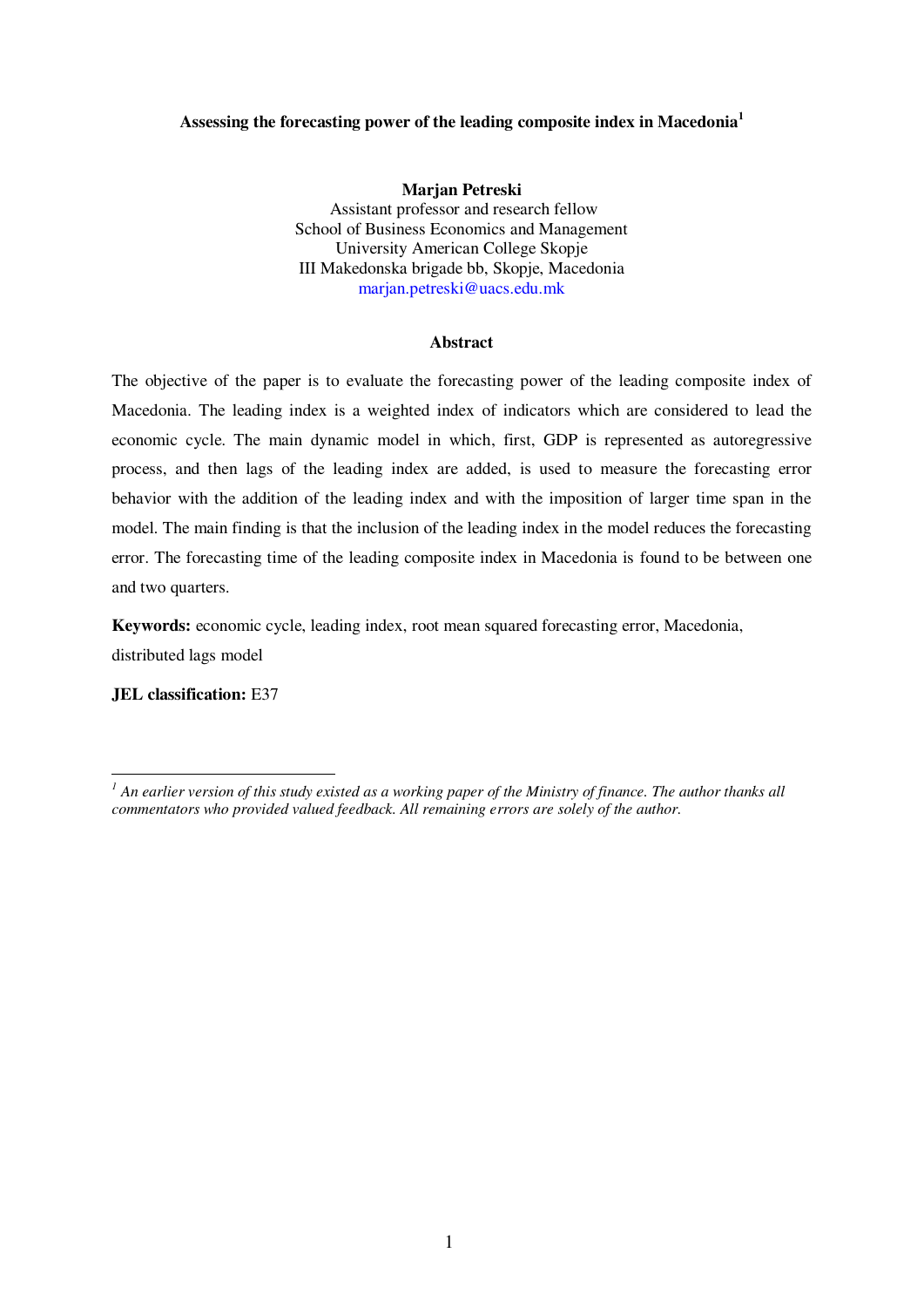#### **I. Introduction**

Business cycles have been long researched in the literature since the pioneering study of Mitchell and Burns (1938). However, this type of analysis is relatively new in Macedonia. Until recently, the interest in the economic cycles in Macedonia has been weak due to the prevalence of analyses related to the transition problems. The calculation of a leading composite index for Macedonia since 2007 enabled an interactive tool to serve the process of policymaking and, as such, opens an analytic field to deal with the issues of business cycles in Macedonia. The purpose of this study is to present a simplified model for assessing the forecasting power of the leading composite index and hence to provide the initial contribution in the academic thought and the empirical research of the business cycles in Macedonia.

The paper proceeds as follows: The next section provides a brief overview of the related referent literature and reviews the advantages of combining the economic indicators in composite indices. The third section presents the empirical analysis of the linear model for assessing the time by which the leading composite index leads or forecasts the economic activity. The last section concludes.

### **II. Literature on the business cycle indicators**

Business cycle indicators historically originate from the pioneering study of Mitchell and Burns (1938) who offer statistical tools for forecasting economic activity. Though, their proposal caused mixed reactions among econometricians, forecasters and applied economists in the years following publication. A part of the critique considered it as a "measurement without any theoretical background", while other as a significant tool for forecasting business cycles. Still, a result of this debate today is a large volume of literature dealing with broad range of issues on forecasting business cycles, from combining indicators into composite indices of the business activity, to complex modeling of the causality between indices and indicators of the current economic activity.

A significant shift in the history of business cycle indicators was made in 1989 with the important work of Stock and Watson (1989), which formalizes the idea that business cycles represent a joint movement of a set of series, combined in a composite index, which is an unobservable factor in a dynamic model of four coincident indicators. Marcellino (2004) evaluates the contribution of Stock and Watson in other significant areas, those being the following:

 $\triangleright$  selection of indicators for the leading composite index, on the basis of regression and correlation analysis of a large set of indicators, most of which have demonstrated to lead the economic cycle;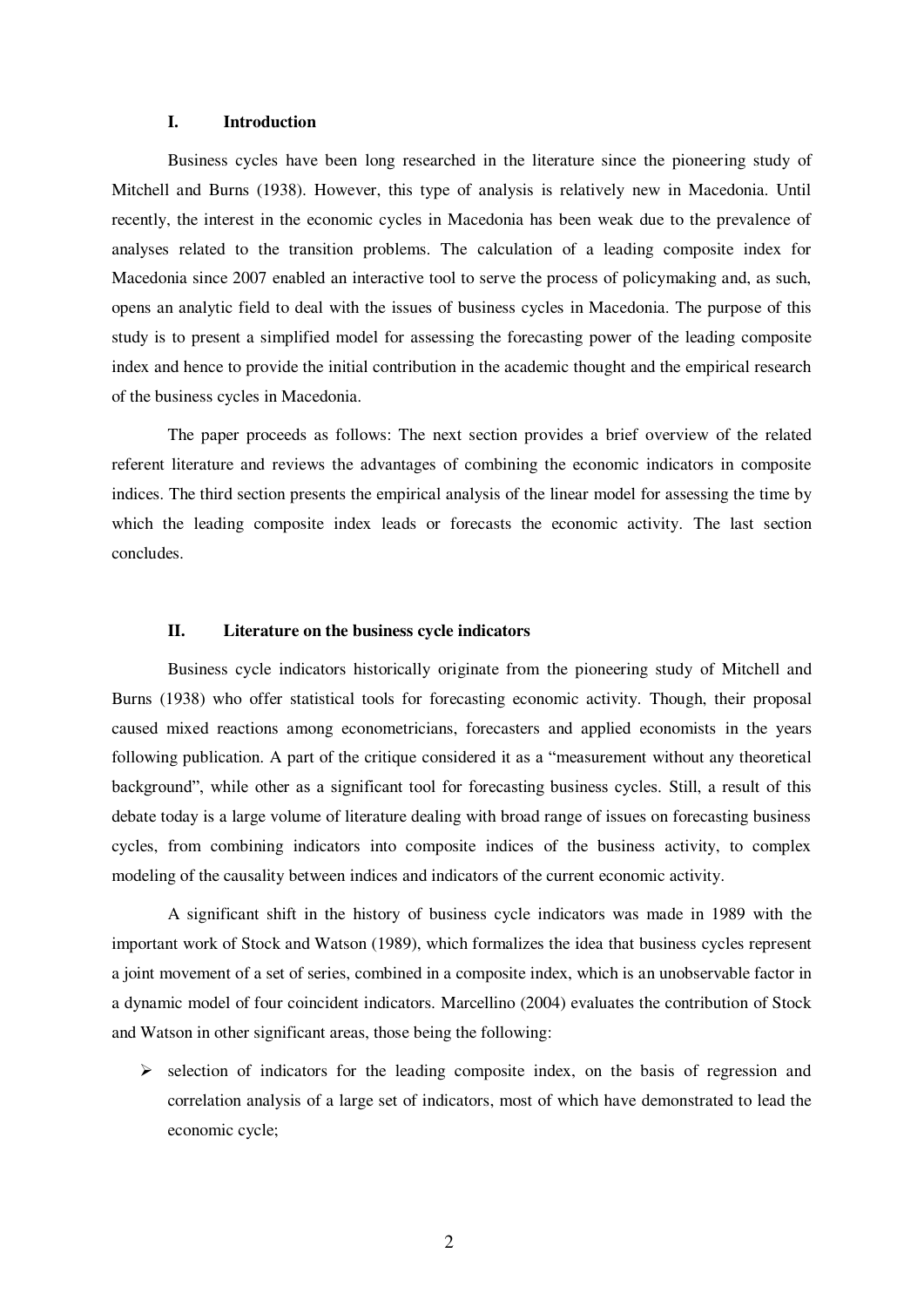- $\triangleright$  construction of a model for forecasting the current activity on the basis of the movement of the leading index;
- $\triangleright$  resolving problems such as dealing with outliers, reviewing and re-composition of the indices and so on.

Ultimately, the contribution of Stock and Watson can be observed in the creation of an early warning system with the help of the leading composite index, which, with a certain level of probability, should detect the turning point of the business cycle. The last idea is also considered by Diebold and Ruderbush (1989) in their prominent work in this area and it is one of the basic objectives in designing and modeling business indicators in the US today.

Several decades of work on business cycle composite indices resulted not only in numerous studies (Stock and Watson, 1993; 1999а; 1999b), but in an increasingly widespread acceptance of the methodology for their composition and application in forecasting by many countries worldwide.

Although a series of indicators can be used in forecasting the direction of the economic cycle, the widely used way in the literature is to combine them into a so-called economic cycle indices (Stock and Watson, 1989). Combining the indicators into an index achieves several objectives (McGuckin *et al*, 2003):

- $\triangleright$  first, the composite index appropriately reflects the multi-causal and multifactor nature of economic trends;
- $\triangleright$  second, it summarizes the cyclical movements of its components;
- $\triangleright$  third, it overcomes the problem of variability of each series, i.e. it narrows the dispersion of the observations around their average value; and
- $\triangleright$  fourth, to a certain level, it eliminates the seasonal fluctuation in the series.

These objectives are achieved by approximating the contribution of each series in the total index, with the so-called standardization factor, which bases on the variability of each of the contributing series (The Conference Board, 2001). The contribution of the individual series changes over time, as the variability of the series changes, and depending on the characteristics of the economic cycle. The composite index is a portfolio of series that vary in their persistence, variability, the manner in which they are expressed and so on. Still, the application of the standardizing factor for eliminating the seasonal fluctuations is limited, if the included indicators follow the same seasonal pattern; in such a case, the seasonal component should be eliminated from the series using the conventional techniques.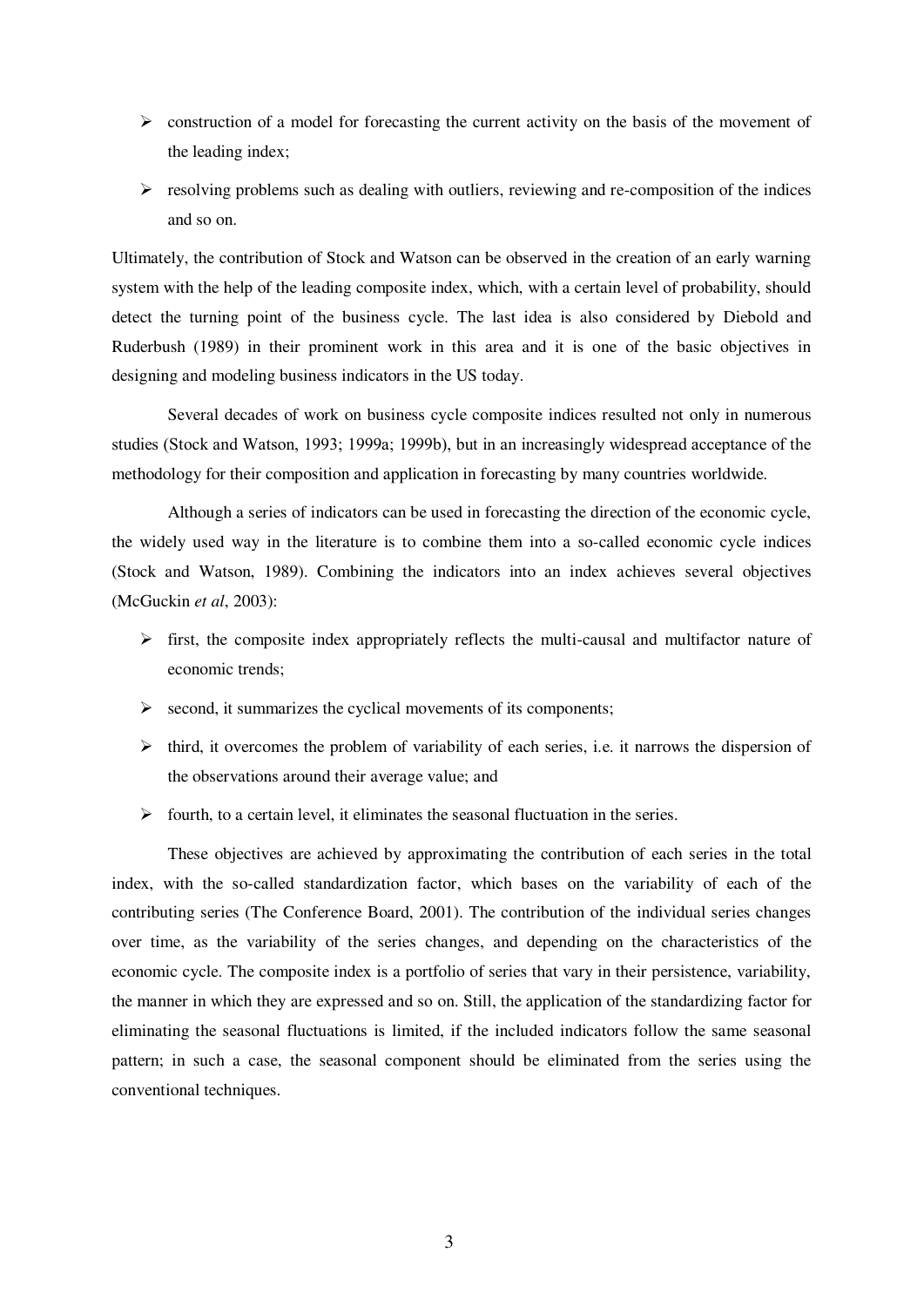#### **III. Empirical analysis**

# *1. Data*

The leading composite index for Macedonia has been calculated quarterly since 2007 and starting back from the first quarter of 2003 until the third quarter of 2011 inclusive (the latest available data). This provides a total of 31 observations of the index, which is sufficient for an early assessment of the forecasting power of the index in view of the real GDP in Macedonia. One should bear on mind that the construction of the index for the period before the one specified here is subject to the problem of lack of data on certain indicators, as well to the problem of the reliability of certain series. The leading index is composed of eight series: Average number of people registered for money compensation; Average salary in manufacturing; Manufacturer's new orders index; Index of the estimate of new construction orders; Imports of intermediate goods and goods for reproduction; Corporate loans; Stock market index; Money supply M2; Interest rate spread. According to Stock and Watson (1989), all these are considered to containing a leading component in determining the future movement of the economy. The index is constructed by following the methodology of the Conference Board (2001) whereby the variance of each indicator has a role in weighting the composite index. These indicators are compiled from the State Statistical office, the National Bank of Macedonia, Ministry of Finance and the Agency for unemployment. Real GDP is obtained from the State Statistical Office and then desezonalized with the Census X12 method.

The movement of the leading index and real GDP (seasonally adjusted) is given in Chart 1 below. Movements of the two variables are similar, though the 'leading' component of the leading index is not readily apparent. For instance, it may be the case that the index moderation in 2008:1 might be forecasting the weak activity toward the end of the same year, when the crisis hit Macedonia, but the subsequent weak improvement of the index is not in line with the subsequent GDP movement. Further index movements may be reconciled with the GDP movements. However, the picture does not suggest any causality nor it might give clearer idea of the time with which the index leads or forecasts economic activity. Hence, we proceed with econometric investigation of the issue in the next section.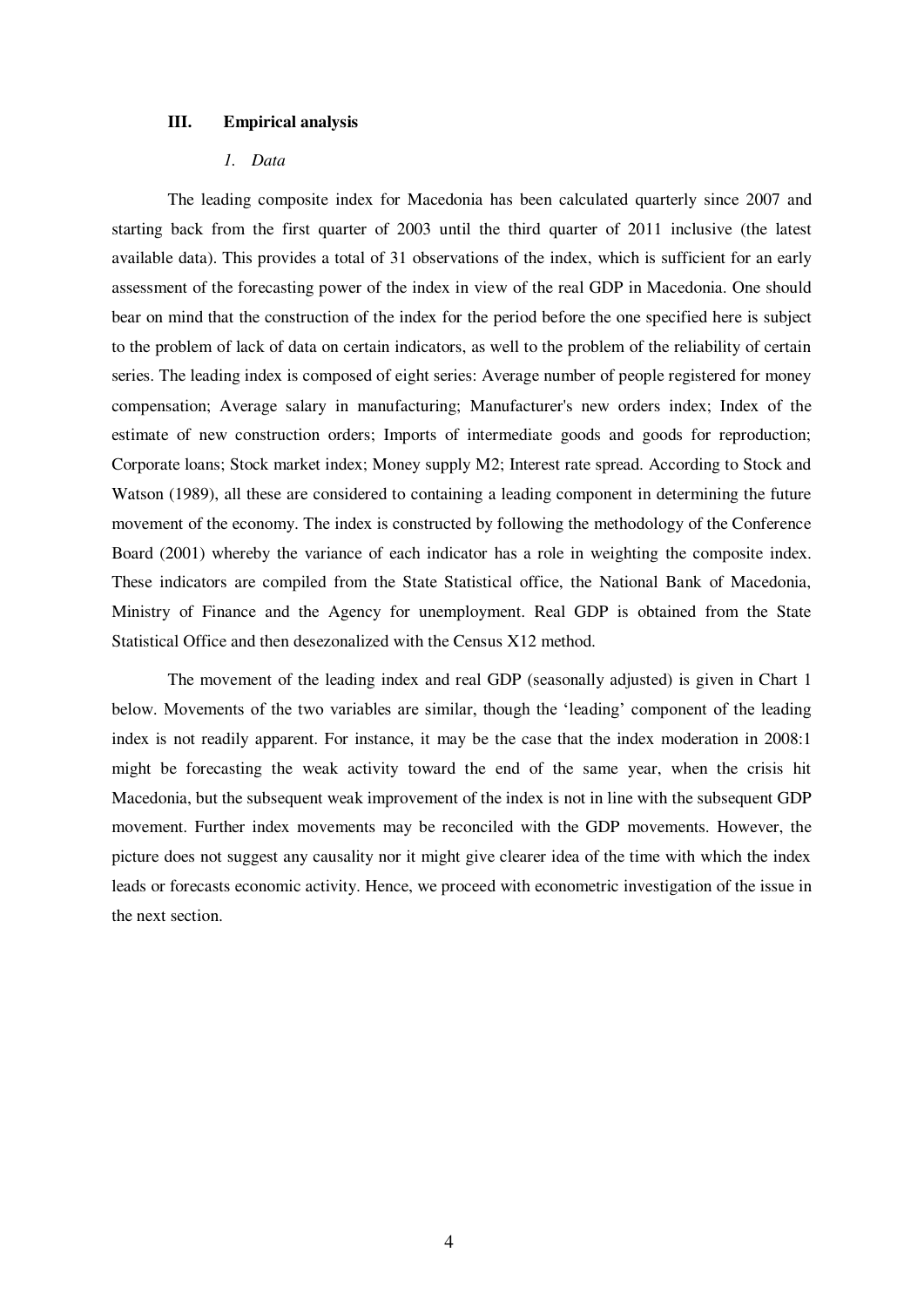

**Chart 1 - The movement of the real GDP (s.a.) and the leading index in Macedonia** 

*Source: Calculated by the author, based on the data from the State Statistical Office, Ministry of Finance, National Bank of Macedonia and the Agency for unemployment* 

# *2. Linear model for assessment of the forecasting power of the leading composite index*

The history of the composite indices has differentiated several ways of modeling the forecasting power of the leading composite index. Still, the largest steps in modeling were made in the past two decades. Several models have been developed, among which: linear models, factor-based models, Markov-switching models, smooth-transition models, neural-network and non-parametric models, binary models, etc. Still, the starting point and the simplest framework to comprehend the relation between real GDP and the leading composite index is the linear vector autoregression model (VAR), given in the following equation:

$$
\begin{pmatrix}\n\Delta_j GDP_t \\
\Delta_j Lead_t\n\end{pmatrix} = \begin{pmatrix}\n\alpha_{GDP} \\
\alpha_{lead}\n\end{pmatrix} + \begin{pmatrix}\ne(L) & f(L)\n\end{pmatrix} \begin{pmatrix}\n\Delta_j GDP_{t-i} \\
\Delta_j Lead_{t-i}\n\end{pmatrix} + \begin{pmatrix}\n\varepsilon_{GDP_t} \\
\varepsilon_{lead_t}\n\end{pmatrix}
$$
\n(1)

Whereby: GDP refers to the real GDP, seasonally adjusted; Lead refers to the leading composite index,  $\alpha$  's are the intercepts, L is the lag operator, and  $\epsilon$  's are the error terms. t refers to the time period, j to the span of the growth rate of the series and i for the time lags.

Given series are trending (as evident from Chart 1), we start our investigation by testing for unit roots. We use the conventional unit root tests and, expectedly, all those suggested existence of a unit root (results are not presented to save space, but also since they all led to unique conclusion of unit-root presence). The differencing of the series refers to the previous four quarters, so that j takes values from 1 to 4. The choice of the number of quarters we will use here is not arbitrary, but rests on the suggestion in the literature that the index has a short-term leading power, which in this case is taken to be a year (four quarters). In many studies, the leading time of the leading index is not taken to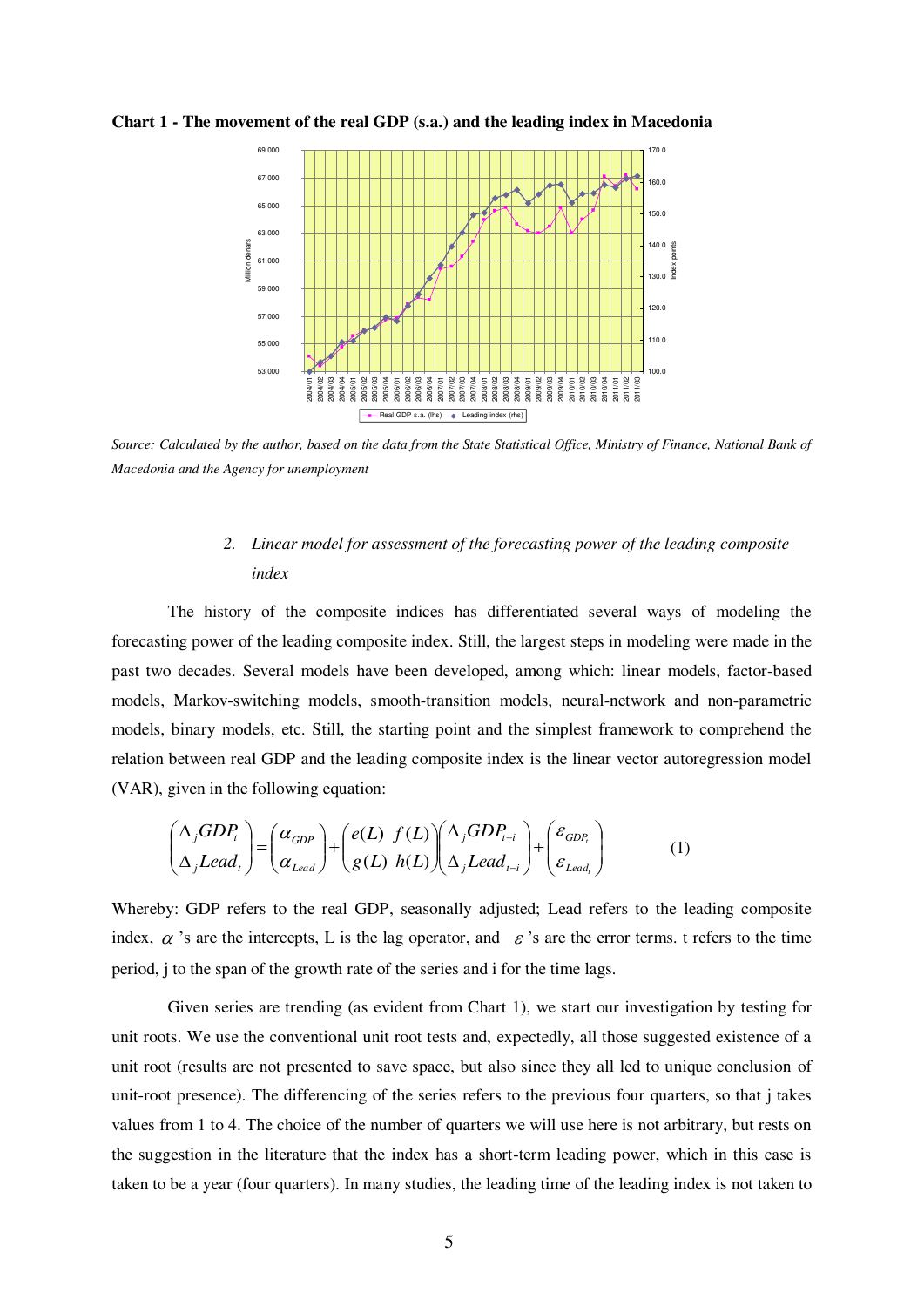be longer than 5-6 months. Because of the same reasons, the order of the VAR, i, also takes values from 1 to 4. The possibility that the both series are cointegrated is tested with the Johansen method, but series appear not cointegrated at the conventional statistical levels. This finding is expected, given that series co-move but with certain leading time exercised by the leading composite index over the GDP series. Thus, we carry on with an unrestricted VAR model.

Taking into account the width of the period for which a growth rate of the indices is applied  $(j=1,2,3,4)$ , and the number of included lags in the VAR model  $(i=1,2,3,4)$ , we get 16 dynamic lagmodels in total. The results for the root mean squared forecasting error (RMSFE), one quarter ahead, for each model are presented in Table 1. Each model is firstly estimated with lags of the GDP only (autoregressive model; column 3 of Table 1) and then lags of the leading composite index are added (VAR model with two variables; column 4 of Table 1). In the estimation, the predictive specifications of the regressions are not optimized, which means that including information criteria such as Akaike and Schwarz would improve the forecasts of those models. However, we have chosen a simpler approach, which has an indicative function, i.e. points to the ways of assessing the forecasting power of the index and highlights how this index could contribute to the analysis of the business cycles.

| Width of the    | Number   | RMSFE – Root mean squared forecasting error |                        |
|-----------------|----------|---------------------------------------------|------------------------|
| growth rate of  | of incl. | Included GDP only                           | Included both, GDP and |
| the incl. index | lags     |                                             | the leading index      |
|                 |          | 0.01442                                     | $0.01482*$             |
|                 | 2        | 0.01474                                     | 0.01434                |
|                 | 3        | 0.01486                                     | 0.01449                |
|                 | 4        | 0.01515                                     | 0.01438                |
| $\overline{2}$  |          | 0.01877                                     | 0.01663                |
| $\overline{2}$  | 2        | 0.01847                                     | 0.01650                |
| $\overline{2}$  | 3        | 0.01884                                     | 0.01610                |
| $\overline{2}$  | 4        | 0.01920                                     | 0.01658                |
| 3               |          | 0.02391                                     | 0.02108                |
| 3               |          | 0.02384                                     | 0.02137                |
| 3               | 3        | 0.02442                                     | 0.02260                |
| 3               |          | 0.02484                                     | 0.02192                |
| 4               |          | 0.02509                                     | 0.02199                |
| 4               | 2        | 0.02521                                     | 0.01751                |
| 4               | 3        | 0.02594                                     | 0.01872                |
| 4               |          | 0.02670                                     | 0.01637                |

|  | Table 1 - Results |
|--|-------------------|
|--|-------------------|

*\* points to cases where VAR models including time lag values of the leading index are less accurate (have higher MSFE) compared to the simple AR model.* 

#### *Source: Author's calculations*

In all cases except one, the distributed-lag model that includes the leading index exerts greater forecasting power onto GDP than a simple AR representation. Three patterns can be observed in the obtained results. *First,* RMSFEs increase as the number of the periods (time span) for which growth rates of series are calculated increases (from 1 to 4, the first column of Table 1), given the number of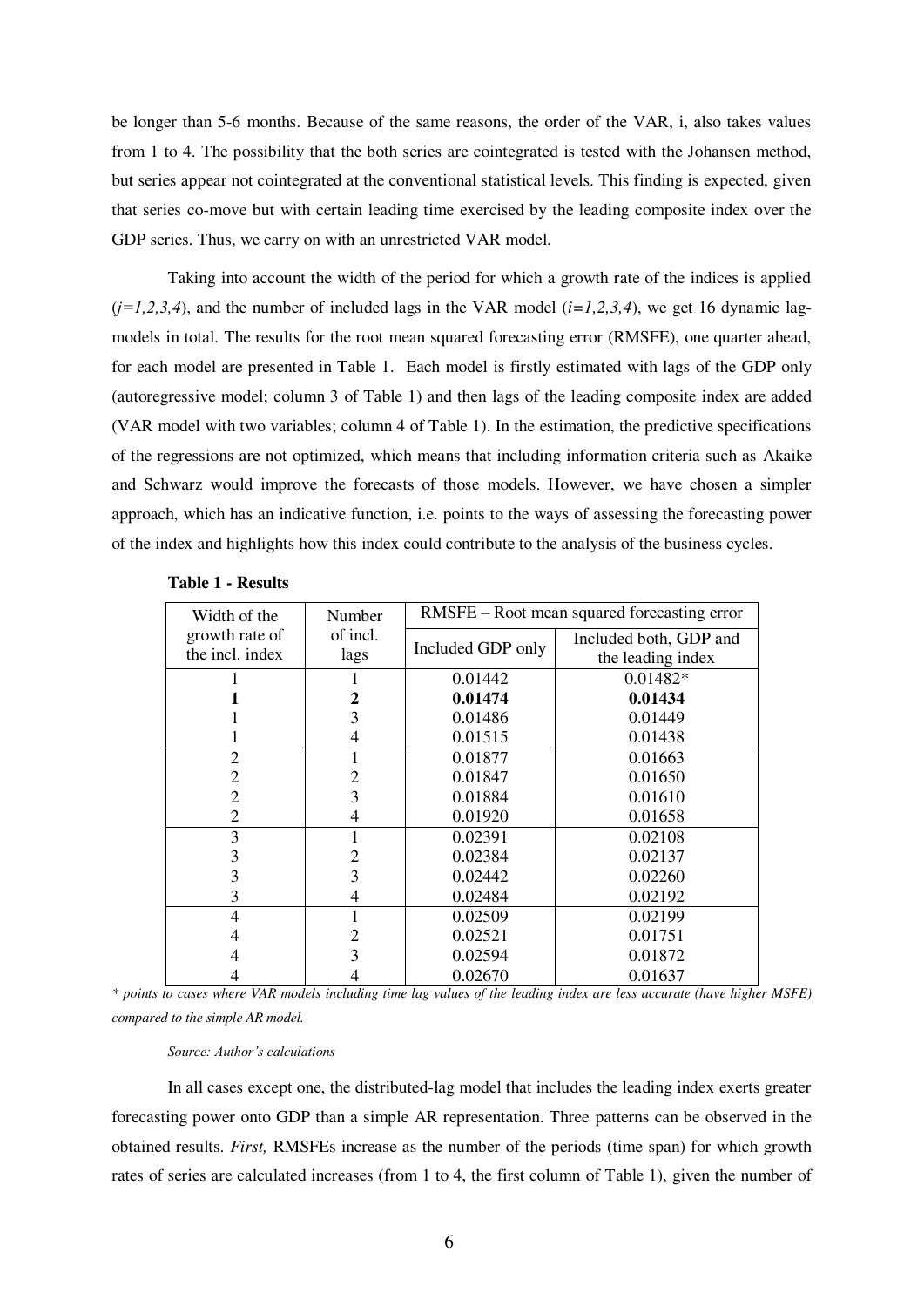explanatory variables (lags; the second column of Table 1). This finding is consistent with the conclusion in McGukin and Ozyildrim (2003). *Second,* the lowest value of RMSFE is registered for the span of the growth rate of one quarter (the first row after the heading row in Table 1). And, *third,*  increasing the number of regressors (lags), increases the forecasting power of the leading index over GDP, but with a peculiar pattern: lag 1 or 3 has the largest RMSFE, while lag 2 or 4 the lowest one, depending on the span of the growth rate. For a growth span of one quarter (producing the lowest RMSFEs in general, row 1 of Table 1), the lowest RMSFE is produced for the two lags (bolded line in row 1 of Table 1).

Overall, we can conclude that the leading index contains significant indicative forecasting information in relation to the real economic activity in Macedonia. There is sufficient empirical evidence that, for width of the growth rate of the leading index and GDP of one quarter and a lag of two quarters, including the leading index in the model reduces the forecasting error at the minimum among a variety of distributed lag models**.** This points to the finding that the information contained in the leading composite index will be effectuated over the economic activity in the next one to two quarters, i.e. that the leading time of the leading index is one to two quarters. The latter is in line with the findings of other studies which, by using monthly data, discovered that the leading time of the leading index is 5-6 months (The Conference Board, 2001). This clearly points that the leading index is a useful ex-ante tool for forecasting the direction of the aggregate economic activity in Macedonia for a short period.

# **IV. Conclusion**

The objective of the study is to quantify the forecasting power of the leading composite index of Macedonia. The leading index is a weighted index of indicators which are considered to lead the economic cycle. The main dynamic model in which GDP is represented as autoregressive (AR) process, and afterwards lags of the leading index are added (VAR process), is used as a main forecasting tool for determining the forecasting power of the leading index. The main indicative finding is that the root mean squared forecasting error is the smallest at a width of the growth rate of one quarter and a time distribution of the explanatory power of the index of two quarters. Hence, the leading time of the composite index in Macedonia is between one and two quarters. The last statement points to the main conclusion from the research and the contribution of this study in the analysis of the business cycles in Macedonia.

This research is only an indicative analysis of the leading time of the leading composite index in Macedonia in explaining the aggregate economic activity. This means that by adhering to more criteria in reviewing the time distribution of lags, working with multiple time spans of the growth rate, as well as taking into account longer-term forecasts than one quarter, will significantly improve this